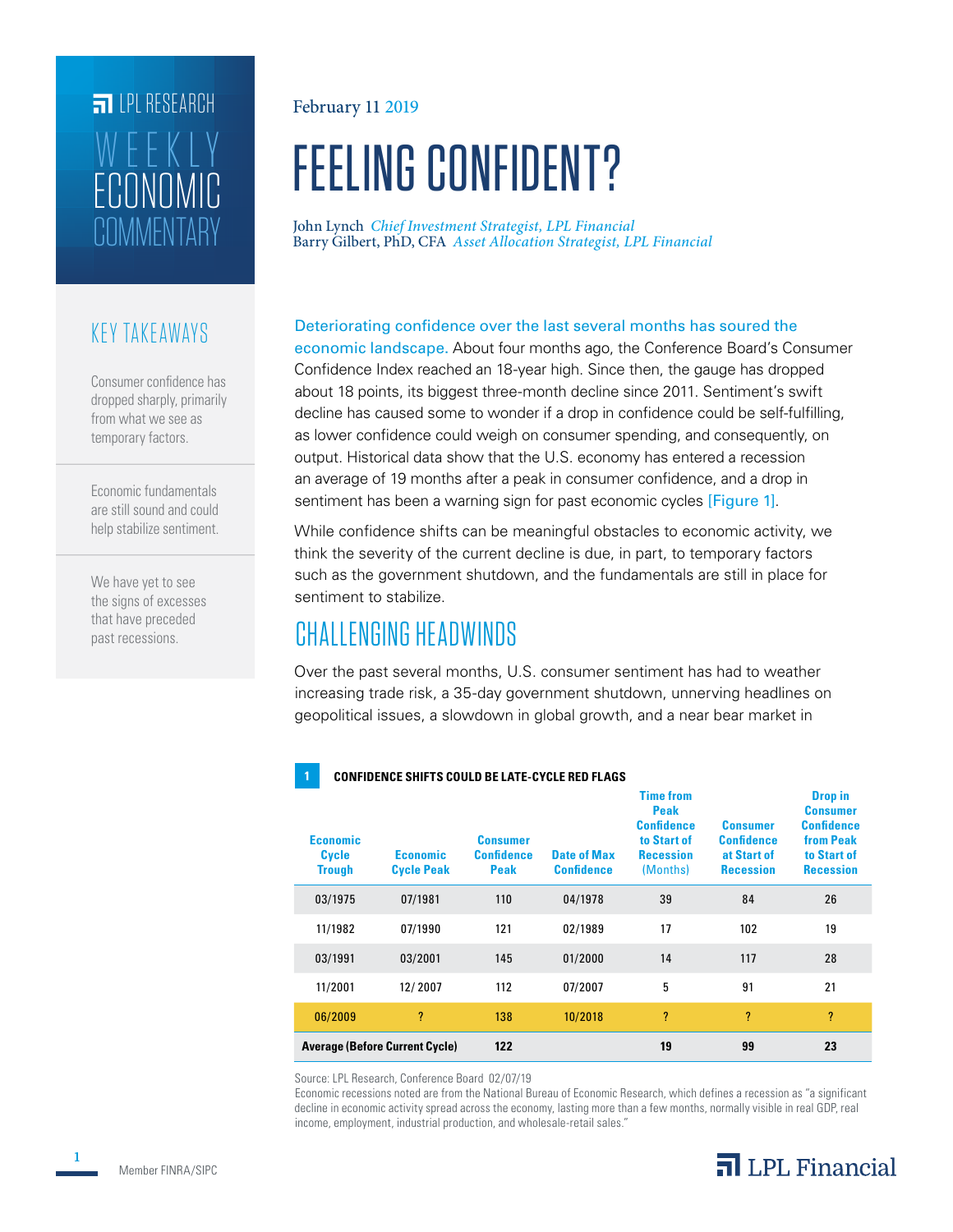the S&P 500 Index. Many of these headwinds have understandably chilled confidence, and their collective impact can be daunting.

However, we think many of these headwinds will subside in the near term, if they haven't already. Trade tensions have had a widespread effect on corporate sentiment and economic activity, but we expect meaningful progress toward a U.S.-China trade resolution soon. Government shutdowns, especially when prolonged, have historically dampened consumer sentiment. For example, consumer confidence fell an average of 9.3 points in the final month of the 1995 and 2013 shutdowns, which were both at least 17 days. However, confidence (and economic activity) typically has rebounded after shutdowns, and we expect the same outcome here.

A downturn in major asset prices can also lead to consumers having a decreased sense of financial well-being, which can restrain spending and further reduce asset prices. The S&P 500 posted one of its worst slides of the current bull market in November and December 2018, but we believe stocks have bottomed, and may even make new highs in 2019. The S&P 500 has rebounded 14%

since the late December lows, so we could see sentiment turn solely from stocks rallying.

#### SOLID FUNDAMENTALS

We believe solid fundamentals are especially important during a mature business cycle, a point we've emphasized frequently in today's volatile environment. The bulk of U.S. economic data we've seen lately remains sound. The labor market continues to show strength. Manufacturing gauges rebounded last month. Inflation has largely normalized, and it remains manageable. Most important, we still see reasonable potential for a resurgence in capital investment, which could drive higher productivity and help extend the cycle.

Corporate earnings have also signaled the possibility of a longer runway for economic growth. Profit growth for S&P 500 companies recently peaked at 23% in the third quarter of 2018, the quarter before consumer confidence's latest high. Since 1980, the U.S. economy has entered a recession an average of 28 months after the last earnings peak in the economic cycle [Figure 2].



Economic recessions noted are from the National Bureau of Economic Research, which defines a recession as "a significant decline in economic activity spread across the economy, lasting more than a few months, normally visible in real GDP, real income, employment, industrial production, and wholesale-retail sales" All indexes are unmanaged and cannot be invested into directly. Past performance is no guarantee of future results.

**2**

#### $\overline{\mathbf{a}}$  LPL Financial